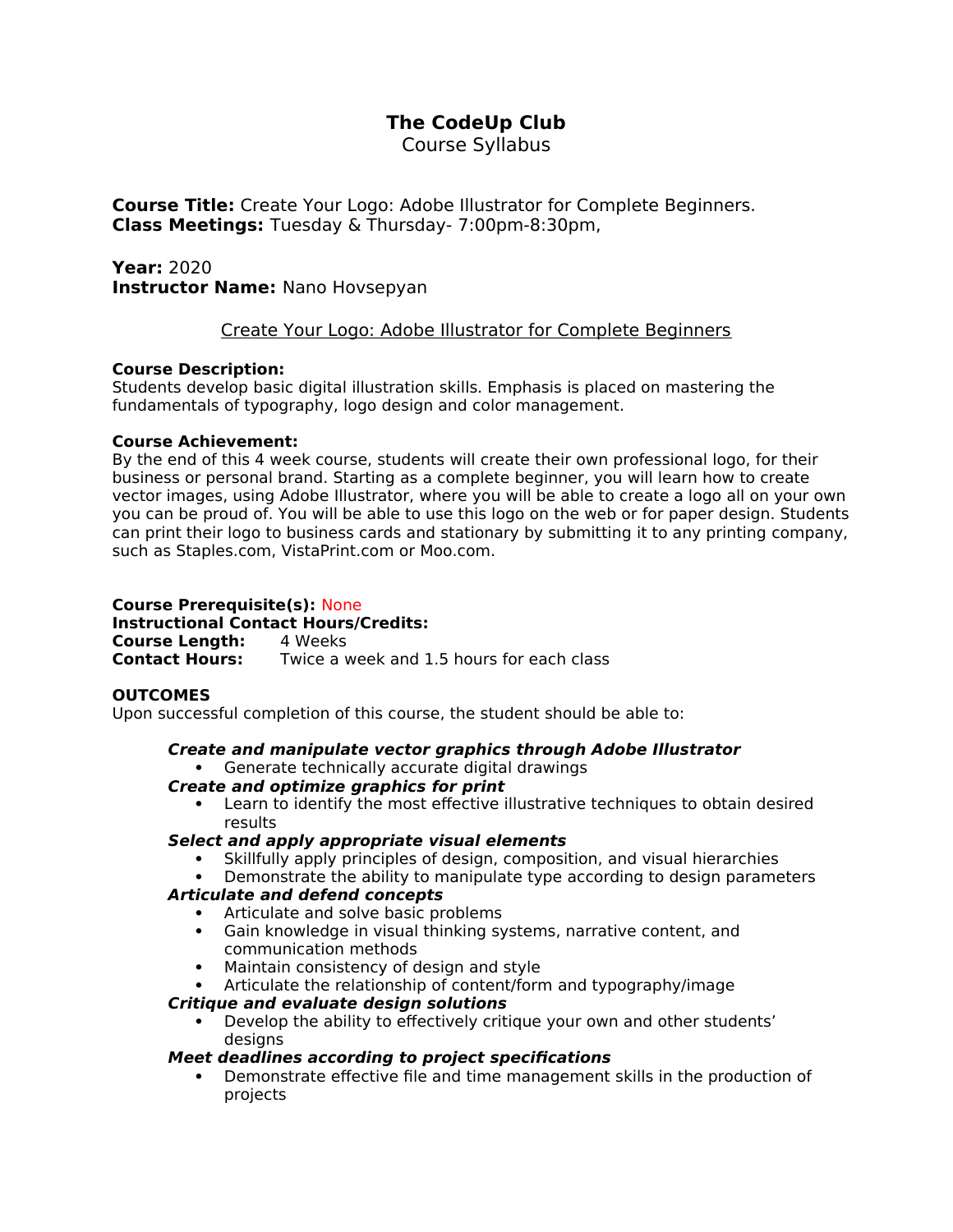### **Demonstrate typography applications using technology**

- Distinguish between traditional and computer based type<br>• Apply digital typographic solutions appropriate to the desi
- Apply digital typographic solutions appropriate to the design goal

#### **Instructional Materials and Reference:**

**Materials:** sketchbook or paper, pencil, pen, portable hard drive or USB **Estimated Homework Hours:** 2 Hours **Software Needed:** Adobe Creative Suite subscription for student teacher version. Illustrator [https://www.adobe.com/creativecloud/buy/students.html?](https://www.adobe.com/creativecloud/buy/students.html?sdid=1XGJD51C&mv=search&ef_id=Cj0KCQjw0Mb3BRCaARIsAPSNGpXCXZICFLavtDJkMnrMmIsJ8PXyyTAO1zuT9skFlaxrVe2uodCfpRQaAiQvEALw_wcB:G:s&s_kwcid=AL!3085!3!377767030003!e!!g!!adobe%20creative%20suite%20student) [sdid=1XGJD51C&mv=search&ef\\_id=Cj0KCQjw0Mb3BRCaARIsAPSNGpXCXZICFLavtDJkMnrM](https://www.adobe.com/creativecloud/buy/students.html?sdid=1XGJD51C&mv=search&ef_id=Cj0KCQjw0Mb3BRCaARIsAPSNGpXCXZICFLavtDJkMnrMmIsJ8PXyyTAO1zuT9skFlaxrVe2uodCfpRQaAiQvEALw_wcB:G:s&s_kwcid=AL!3085!3!377767030003!e!!g!!adobe%20creative%20suite%20student) mIsJ8PXyyTAO1zuT9skFlaxrVe2uodCfpRQaAiQvEALw\_wcB:G:s&s\_kwcid=AL!3085!3! [377767030003!e!!g!!adobe%20creative%20suite%20student](https://www.adobe.com/creativecloud/buy/students.html?sdid=1XGJD51C&mv=search&ef_id=Cj0KCQjw0Mb3BRCaARIsAPSNGpXCXZICFLavtDJkMnrMmIsJ8PXyyTAO1zuT9skFlaxrVe2uodCfpRQaAiQvEALw_wcB:G:s&s_kwcid=AL!3085!3!377767030003!e!!g!!adobe%20creative%20suite%20student) **Technology Needed:** Personal Computer

**Course Outline** 

| Week<br>1a:           | <b>Lecture:</b> Course Introduction, review syllabus, Illustrator<br>Introduction, and general workspace overview. [Tools, tool option<br>bar, palettes, menus] Add, edit, rename, and reorder artboards in<br>an existing document. Navigate artboards. Work with rulers and<br>guides. Position objects with precision. Position and align content<br>with Smart Guides. Move, scale, rotate, reflect, and shear objects<br>using a variety of methods. Use the Free Transform tool to distort<br>an object. Create a PDF.<br>Lab: Student will familiarize themselves with the Illustrator<br>workspace and tools. Students will complete Exercises (Files<br>provided by instructor)<br><b>Homework:</b> Complete homework assignments based on class<br>work (use images provided by instructor) |
|-----------------------|-------------------------------------------------------------------------------------------------------------------------------------------------------------------------------------------------------------------------------------------------------------------------------------------------------------------------------------------------------------------------------------------------------------------------------------------------------------------------------------------------------------------------------------------------------------------------------------------------------------------------------------------------------------------------------------------------------------------------------------------------------------------------------------------------------|
| <b>Week</b><br>$1b$ : | Lecture: Introduction to Tools panel. Work with panels. Reset and<br>save workspace. Use viewing options to change the display<br>magnification. Navigate multiple artboards and documents. Explore<br>document groups. Discussion on layers and layering techniques.<br>Intro to pen tool.<br>Lab: Students will complete Exercises (Files provided by instructor)<br>Homework: Complete homework assignments based on class<br>work (use images provided by instructor)                                                                                                                                                                                                                                                                                                                             |
| Week<br>2a:           | <b>Lecture:</b> Discussion on usage of shape tool, coloring. Techniques<br>for Selecting Artwork. Differentiate between the various selection<br>tools and use different selection techniques. Recognize Smart<br>Guides. Hide and lock items. Use tools and commands to align                                                                                                                                                                                                                                                                                                                                                                                                                                                                                                                        |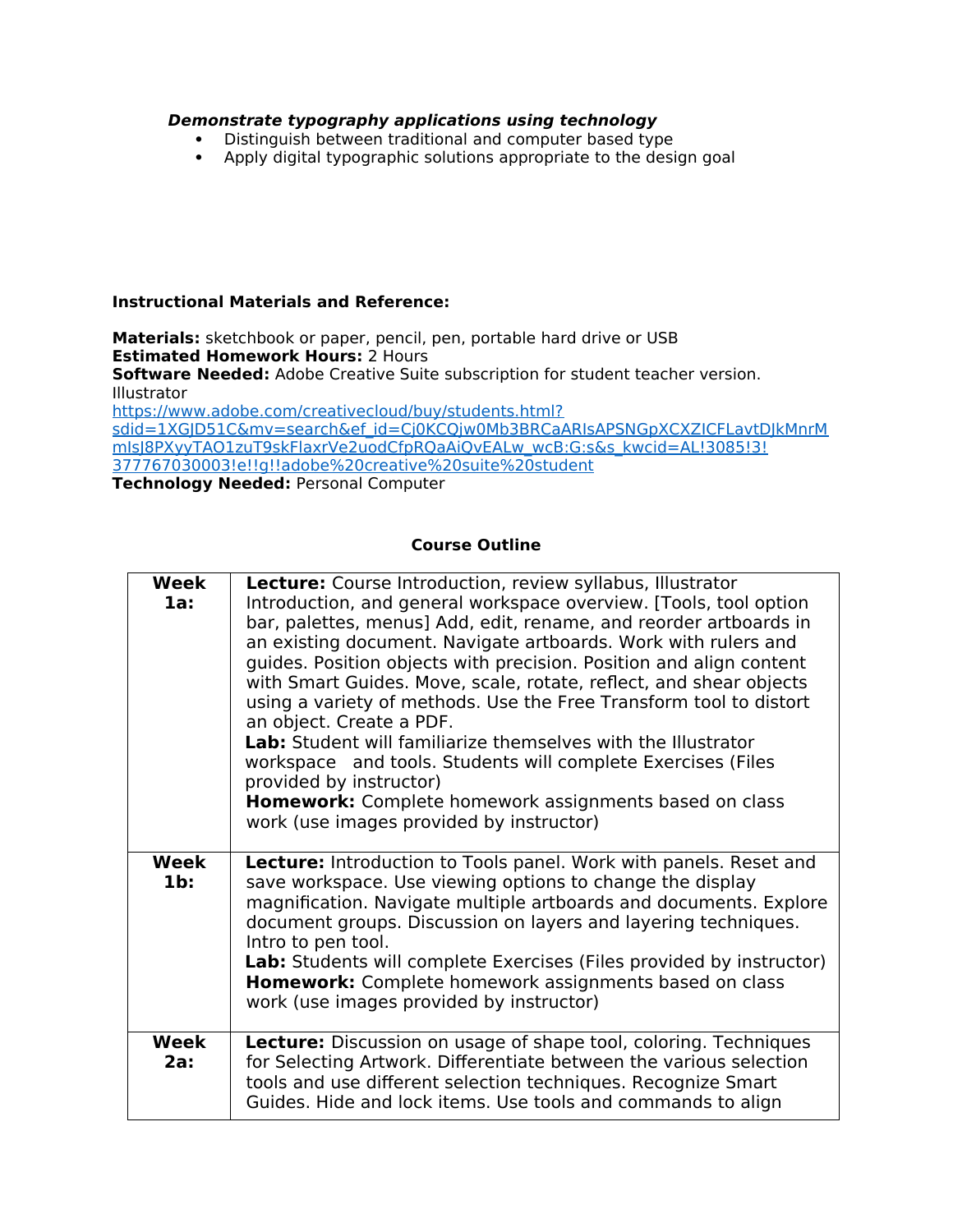|                       | shapes and points to each other and the artboard. Group and<br>ungroup items. Work in Isolation mode. Tracing techniques.<br>Lab: Students will complete Exercises (Files and tutorial provided<br>by instructor)<br>Homework: Complete homework assignments based on class<br>work (use images provided by instructor)                                                                                                                                                                                                                                                                                                                                                       |
|-----------------------|-------------------------------------------------------------------------------------------------------------------------------------------------------------------------------------------------------------------------------------------------------------------------------------------------------------------------------------------------------------------------------------------------------------------------------------------------------------------------------------------------------------------------------------------------------------------------------------------------------------------------------------------------------------------------------|
| <b>Week</b><br>$2b$ : | Lecture: Discussion of Text creation and control including blending<br>options, anti-aliasing, pattern overlays, drop shadows strokes, and<br>controlling kerning and leading. Also, how to put images inside of<br>the text and shapes. Create a document with multiple artboards.<br>Use tools and commands to create a variety of shapes. Understand<br>Live Shapes. Round corners. Work with the Shaper tool. Work with<br>drawing modes. Use Image Trace to create shapes.<br>Lab: Students will complete Exercises (Files and tutorial provided<br>by instructor)<br>Homework: Complete homework assignments based on class<br>work (use images provided by instructor) |
| <b>Week</b><br>3a:    | Lecture: iWork with the Shape Builder tool. Work with Pathfinder<br>commands to create shapes. Create a compound path. Edit strokes<br>with the Width tool. Outline strokes.<br>Lab: Utilizing masking techniques in Illustrator. Students will<br>complete Exercises (Files and tutorial provided by instructor)<br>Homework: Complete homework assignments based on class work<br>(use images provided by instructor)                                                                                                                                                                                                                                                       |
| <b>Week</b><br>$3b$ : | Lecture: Intro to type tool for logo design and effects.<br>Demonstration on vector imaging and using the shape tool. Draw<br>curved and straight lines with the Pen tool. Edit curved and straight<br>lines. Add and delete anchor points. Draw with the Curvature tool.<br>Delete and add anchor points. Convert between smooth points and<br>corner points. Create dashed lines and add arrowheads. Draw and<br>edit with the Pencil tool. Work with the Join tool.                                                                                                                                                                                                        |
|                       | Lab: Students will complete Exercises (Files and tutorial provided<br>by instructor) and sample images for advanced compositing<br>Homework: Complete homework assignments based on class work<br>(use images provided by instructor)                                                                                                                                                                                                                                                                                                                                                                                                                                         |
| Week<br>4a:           | Lecture: Logo design and Typography. Calligraphic, Art, Bristle, and<br>Pattern. Apply brushes to paths. Paint and edit paths with the<br>Paintbrush tool.<br>Lab: Students will complete Exercises (Files and tutorial provided<br>by instructor)<br>Homework: Complete homework assignments based on class work<br>(use images provided by instructor)                                                                                                                                                                                                                                                                                                                      |
| <b>Week</b><br>$4b$ : | Lecture: Class discussion of techniques covered through the<br>course.<br>Create type on a path and on shapes. Create text outlines.                                                                                                                                                                                                                                                                                                                                                                                                                                                                                                                                          |